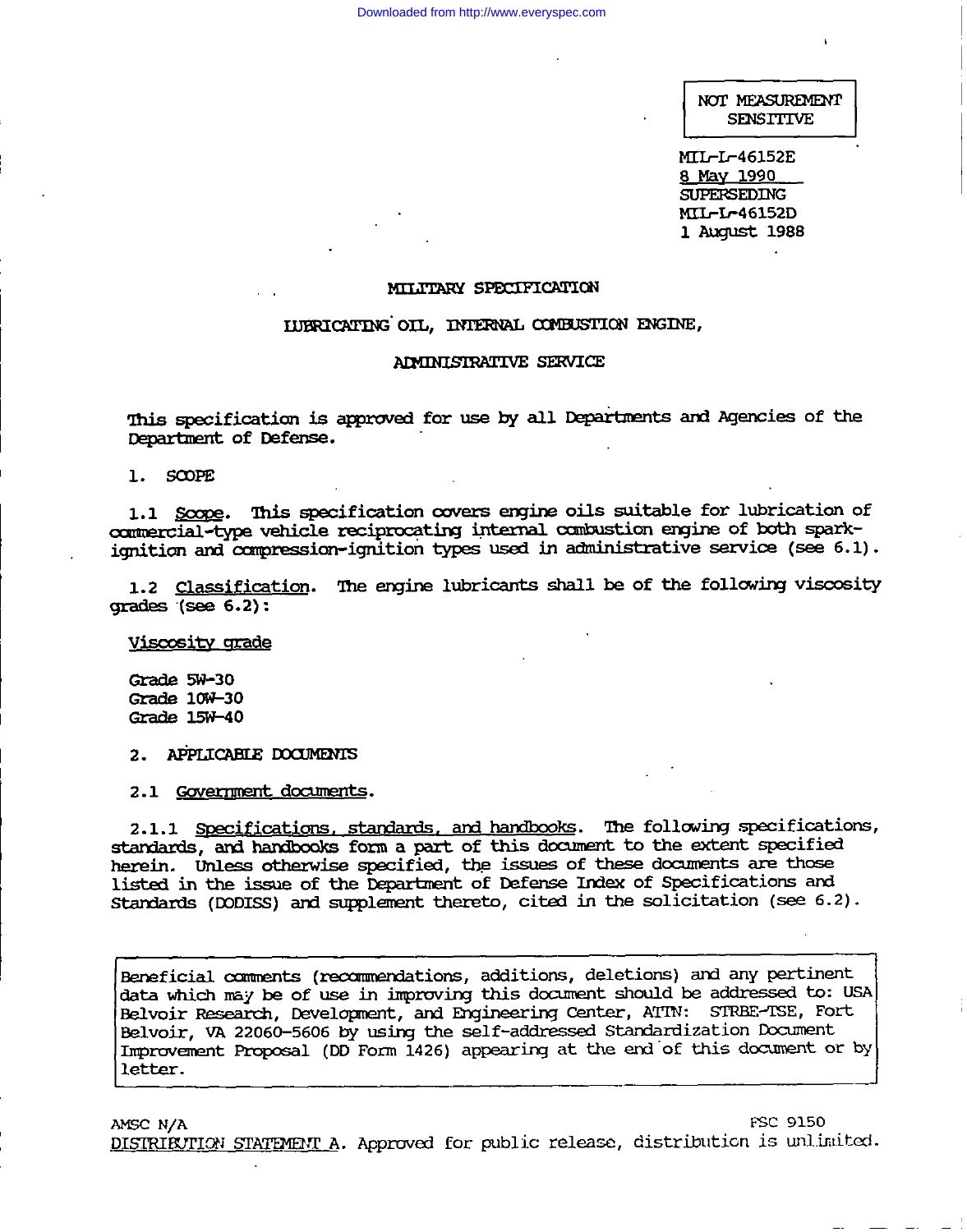SPECIFICATIONS

**MILITARY** 

| <b>MIL-L-2104</b>  | - Iubricating Oil, Internal Combustion Engine, Tactical |  |  |
|--------------------|---------------------------------------------------------|--|--|
|                    | Service.                                                |  |  |
| <b>MIL-L-21260</b> | - Lubrication Oil, Internal Combustion Engine,          |  |  |
|                    | Preservative and Break-In.                              |  |  |

- Iubricating Oil, Internal Combustion Engine, Arctic. MIL-L-46167

**STANDARDS** 

**FEDERAL** 

| FED-SID-313     | - Material Safety Data Sheets, Preparation and The<br>Submission of.   |
|-----------------|------------------------------------------------------------------------|
| FED-STD-791     | - Iubricants, Liquid Fuel and Related Products; Methods<br>of Testing. |
| <b>MILITARY</b> |                                                                        |
| MIL-SID-105     | - Sampling Procedures and Tables for Inspection by<br>Attributes.      |
| MIL-SID-290     | - Packaging of Petroleum and Related Products.                         |

(Unless otherwise indicated, copies of federal and military specifications,.  $\sim$  100  $\sim$ standards, and handbooks are available from the Standardization Documents Order Desk, Building 4D, 700 Robbins Avenue, Philadelphia, PA 19111-5094.)

 $\mathcal{L}_{\text{max}}$ 

e andre de la posta de la política<br>En la política de la política

2.1.2 Other Government documents and publications. The following other Government documents and publications form a part of this document to the extent specified herein. Unless otherwise specified, the issues are those cited in the solicitation.

DEPARIMENT OF LABOR (DOL)

OSHA 29 CFR 1910.1200 - Hazard Communication Interpretation Regarding **Lubricating Oils.** 

(Guideline CPL 2-2.38 may be obtained from OSHA Publications Office, Room S-4203, 200 Constitution Avenue, NW, Washington, DC 20210.)

2.2 Non-Government publications. The following document(s) form a part of this document to the extent specified herein. Unless otherwise specified, the issues of the documents which are DoD adopted are those listed in the issue of the DODISS cited in the solicitation. Unless otherwise specified, the issues of documents not listed in the DODISS are the issues of the documents cited in the solicitation (see 6.2).

 $\overline{2}$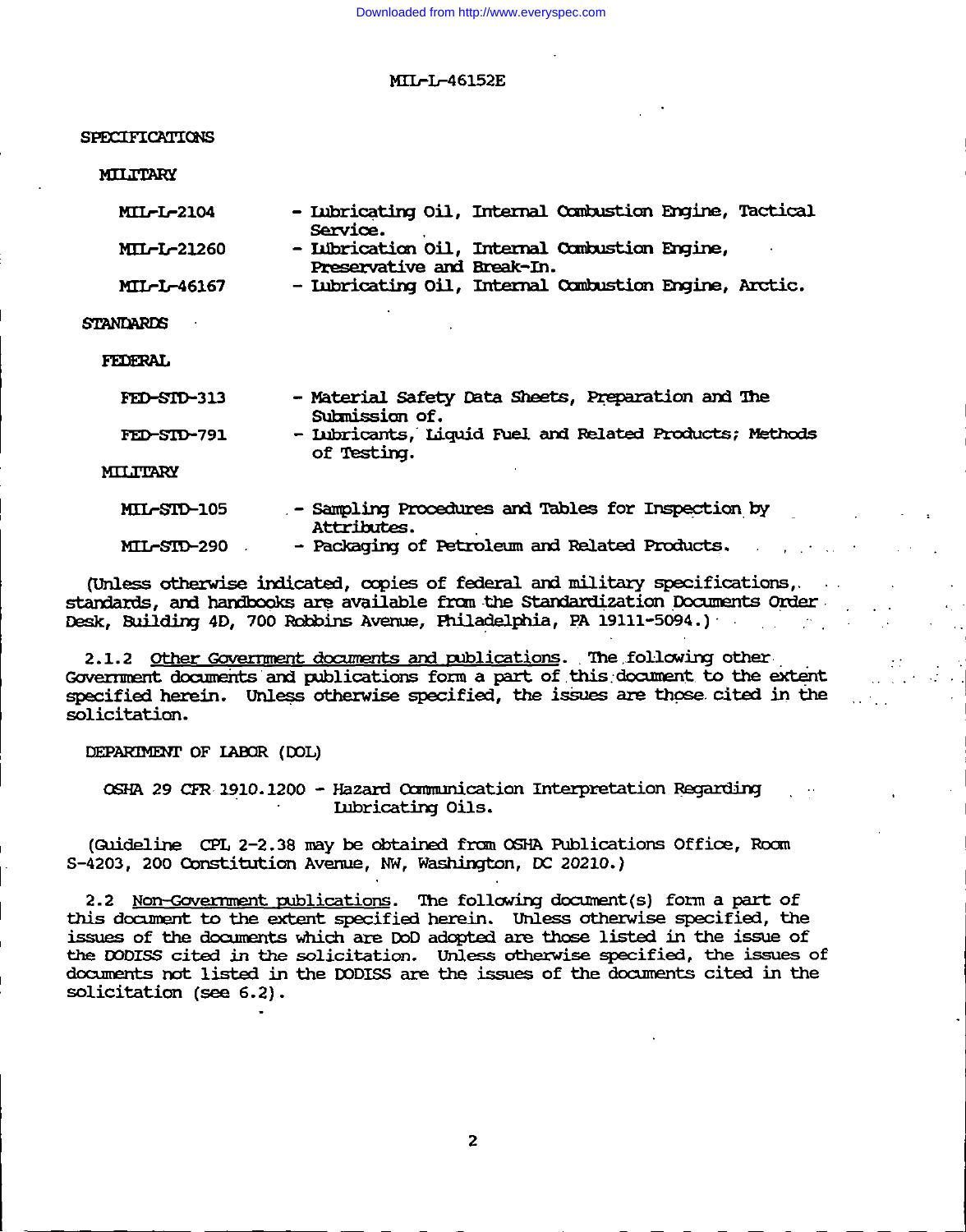| AMERICAN SOCIETY FOR TESTING AND MATERIALS (ASIM)                                                         |
|-----------------------------------------------------------------------------------------------------------|
| - Flash and Fire Points by Cleveland Open Oup.<br>D 92                                                    |
| - Saponification Number of Petroleum Products.<br>D 94                                                    |
| - Pour Point of Petroleum Oils.<br>D 97                                                                   |
| - Sulfur in Petroleum Products (General Bomb Method).<br>D 129                                            |
| - API Gravity of Crude Petroleum and Petroleum Products (Hydrometer<br>D 287<br>Method).                  |
| - Kinematic Viscosity of Transparent and Opaque Liquids (and the<br>D 445                                 |
| Calculation of Dynamic Viscosity).                                                                        |
| D 524 - Ramsbottom Carbon Residue of Petroleum Products.                                                  |
| D 664 - Acid Number of Petroleum Products by Potentiometric Titration.                                    |
| D 808 - Chlorine in New and Used Petroleum Products (Bomb Method).                                        |
| D 874 - Sulfated Ash from Lubricating Oils and Additives.                                                 |
| D 892 - Foaming Characteristics of Iubricating Oils.                                                      |
| D 1091 - Phosphorus in Lubricating Oils and Additives.                                                    |
| D 1317 - Chlorine in New and Used Lubricants (Sodium Alcoholate Method).                                  |
| D 1500 - ASTM Color of Petroleum Products (ASTM Color Scale).                                             |
| D 1552 - Sulfur in Petroleum Products (High-Temperature Method).                                          |
| D 2270 - Calculating Viscosity Index from Kinematic Viscosity at 40 and<br>100 °C. Standard Practice for. |
| D 2622 - Sulfur in Petroleum Products (X-Ray Spectrographic Method).                                      |
| D 2887 - Boiling Range Distribution of Petroleum Fractions by Gas                                         |
| Chromatography.                                                                                           |
| D 2896 - Base Number of Petroleum Products by Potentiometric Perchloric Acid                              |
| <b>Titration.</b>                                                                                         |
| D 3228 - Total Nitrogen in Lubricating Oils and Fuel Oils by Modified                                     |
| Kjeldahl Method.                                                                                          |
| D 4047 - Phosphorus in Lubricating Oils and Additives by Quinoline                                        |
| Phosphomolybdate Method.                                                                                  |
| D 4057 - Manual Sampling of Petroleum and Petroleum Products, Standard                                    |
| Practice for.                                                                                             |
| D 4294 - Sulfur in Petroleum Products by Non-Dispersive X-Ray Fluorescence                                |
| Spectrometry.                                                                                             |
| D 4624 - Measuring Apparent Viscosity by Capillary Viscometer at High                                     |
| Temperature and High Shear Rates.                                                                         |
| D 4628 - Analysis of Barium, Calcium, Magnesium and Zinc in Unused                                        |
|                                                                                                           |
| Iubricating Oils by Atomic Absorption Spectrometry.                                                       |
| D 4683 - Measuring Viscosity at High Temperature and High Shear Rate by                                   |
| Tapered Bearing Simulator.                                                                                |
| D 4684 - Determination of Yield Stress and Apparent Viscosity of Engine Oils                              |
| at Low Temperature.                                                                                       |
| D 4741 - Measuring Viscosity at High Temperature and High Shear Rate by                                   |
| Tapered Plug Viscometer                                                                                   |
| D 4927 - Elemental Analysis of Lubricant and Additive Components - Barium,                                |
| Calcium, Phosphorus, Sulfur, and Zinc by Wavelength Spectroscopy.                                         |
|                                                                                                           |
| ASIM Special Technical Publication (STP) 315H.                                                            |
| Engine Test Sequence IID.                                                                                 |

Engine Test Sequence IIIE.<br>Engine Test Sequence VE.<br>Engine Test Sequence VI.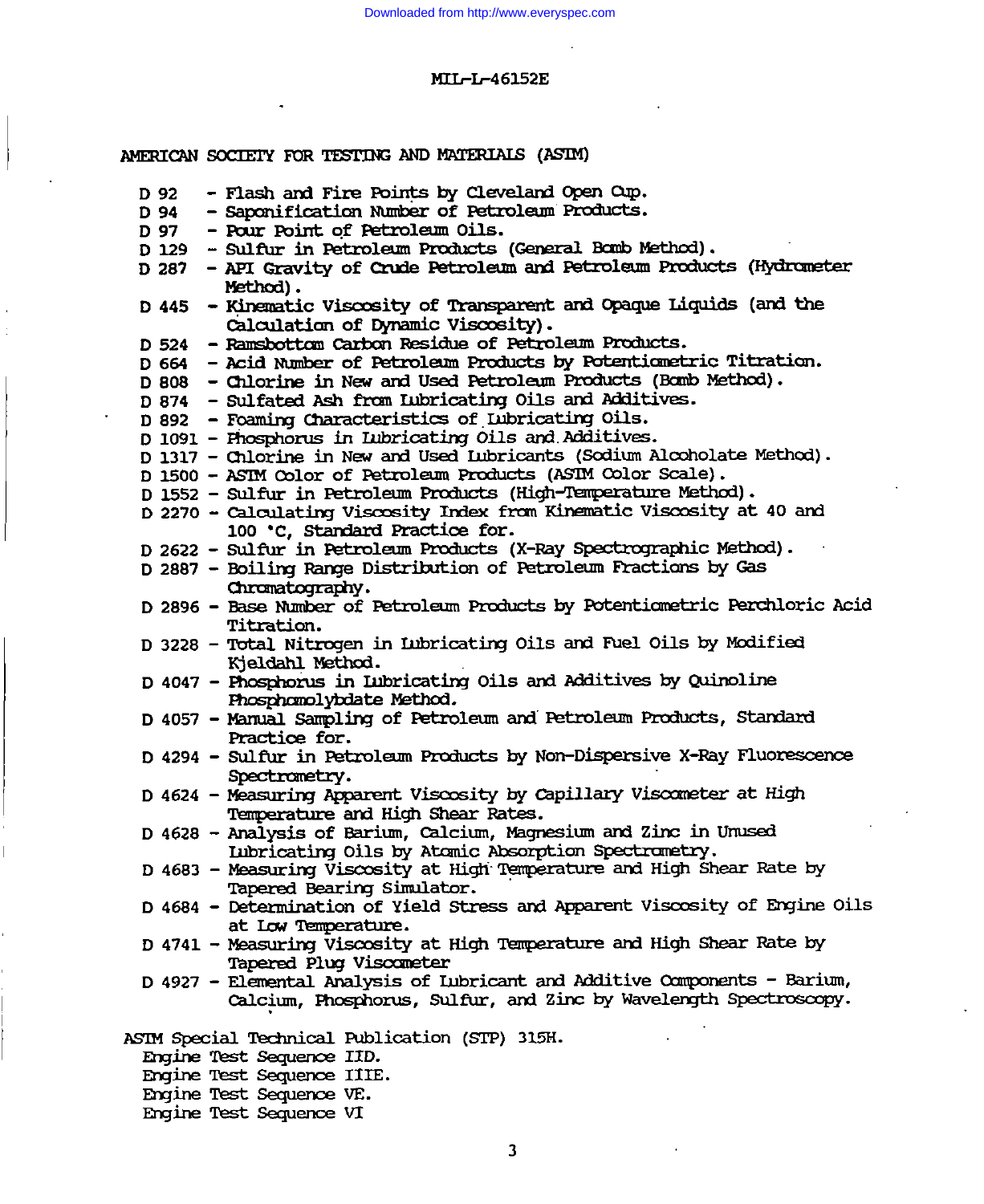ASIM Special Technical Publication (STP) 509A. Caterpillar 1H2 Test Method. Labeco L-38 Test Method.

(Application for copies should be addressed to the American Society for Testing and Materials, 1916 Race Street, Philadelphia, PA 19103).

DEUTSCHE INSTITUT fur NORMUNG e.V. (DIN)

(DIN test methods can be obtained from DIN, Burggratenstr 4-10, D-1000, Berlin 30, Germany)

SOCIETY OF AUTOMOTIVE ENGINEERS (SAE)

J300 - Engine Oil Viscosity Classification.

J183 - Engine Oil Performance and Engine Service Classification (Other than "Energy Conserving").

(Application for copies should be addressed to Society of Automotive Engineers, 400 Commonwealth Drive, Warrendale, PA 15096.)

(Non-Government standards and other publications are normally available from the organizations that prepare or distribute the documents. These documents also may be available in or through libraries or other informational services.)

2.3 Order of precedence. In the event of a conflict between the text of this document and the references cited herein, (except for related associated detail specifications, specification sheets or MS standards), the text of this document takes precedence. Nothing in this document, however, supersedes applicable laws and requlations unless a specific exemption has been obtained.

### 3. REQUIREMENTS

3.1 Qualification. Engine lubricating oils furnished under this specification shall be products which are qualified for listing on the applicable qualified products list at the time set for opening of bids (see 4.5.1 and 6.4).

3.1.1 Qualification period. Each viscosity grade of oil which satisfies all the requirements of this specification shall be qualified for a period not to exceed four years from the date of its original qualification. When the qualification period has expired, each product must be requalified if the contractor wishes to maintain the formulation as a qualified product and be eligible to bid on prospective procurements. If a product is submitted for requalification and there has been no change in the specification requirements. the qualifying activity may, at its discretion, waive complete retesting or require only partial retesting of the product to determine its continued acceptability.

DIN 51581 - Determination of Evaporation Loss of Lubricating Oils (Noack Test).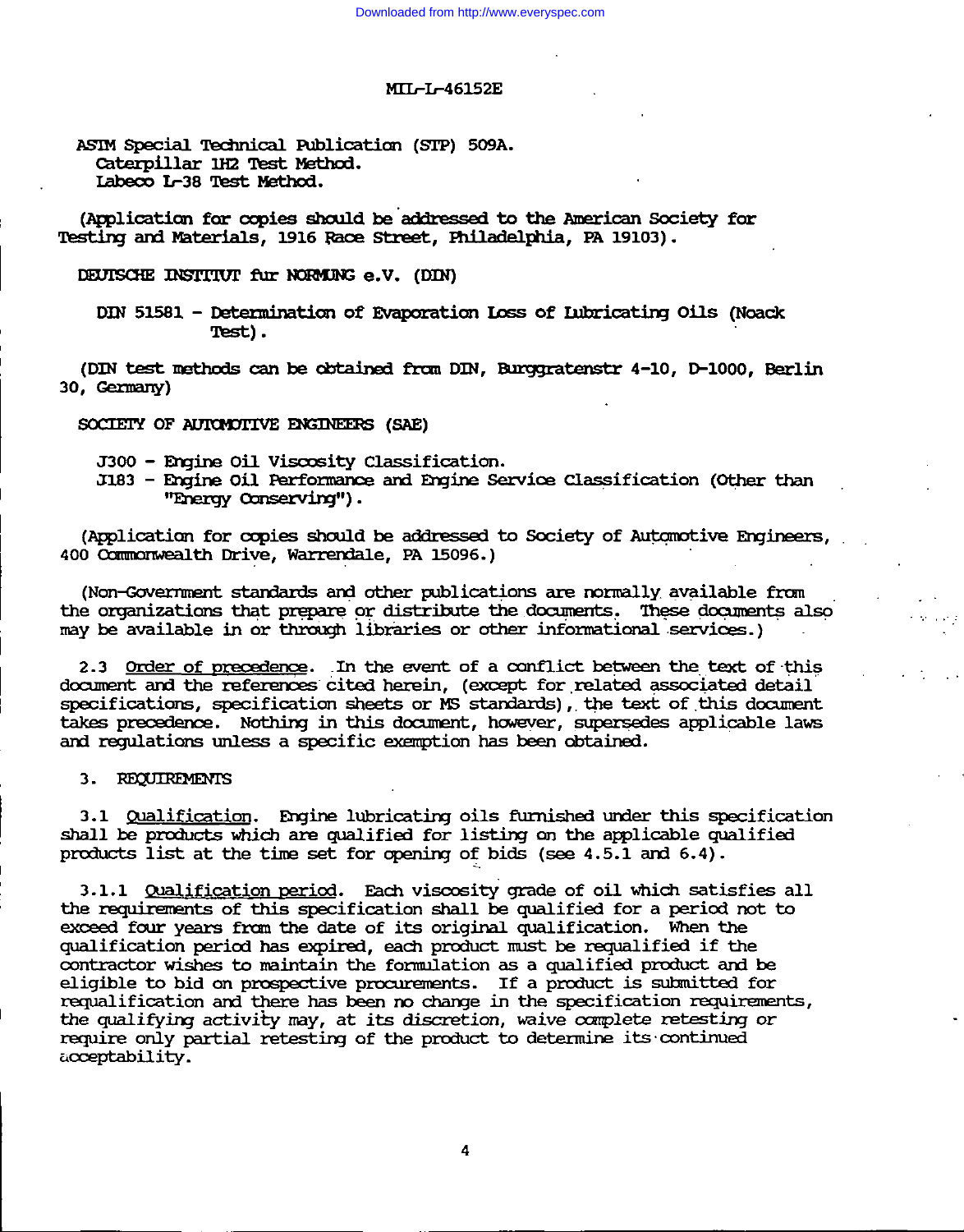3.1.2 Formulation changes. Whenever there is a change in the source of the base stock, in the refining treatment or in the additives used in the formulation, requalification shall be required. When proposed changes are minor and may not be expected to significantly affect performance, the qualifying activity may, at its discretion, waive complete requalification or may require only partial requalification in order to determine the significance and acceptability of the proposed changes.

3.1.3 Inbrigant tolerances. The engine lubricating oil supplied under contract shall be identical, within permissible tolerances assigned by the qualifying activity for the properties listed in 3.5, to the product receiving qualification. The values resulting after the application of tolerances shall not exceed the maximum nor fall below the minimum limits specified herein (see table I and  $3.4.1$  through  $3.4.8$ ).

3.1.4 Pour-point depressant. No changes shall be made in either type or concentration of the pour-point depressant after qualification testing and approval unless:

- a. The oil is retested for conformity to the pour-point, stable pour point, borderline pumping temperature and all viscosity requirements (see table  $I$ ).
- b. The qualifying activity (see 6.4) is informed of the proposed change(s) and of the retesting..
- c. The qualifying activity approves the proposed change(s) in writing.

3.1.5 Material Safety Data Sheets. When applying for qualification, the manufacturer shall submit to the qualifying activity (see 6.4) Material Safety Data Sheets prepared in accordance with FED-SID-313 and 29 CFR 1910.1200. When FED-STD-313 is at variance with the CFR, 29 CFR 1910.1200 shall take precedence, modify and supplement FED-SID-313.

3.2 Materials. The engine lubricating oils shall be derived from petroleum fractions, synthetically prepared compounds or a combination of the two types of products. They may be virgin or re-refined stocks or combination thereof. The stocks shall be compounded with such functional additives (detergents, dispersants, oxidation inhibitors, corrosion inhibitors, etc.) as necessary to meet the specified requirements. The contractor shall certify that no carcinogenic or potentially carcinogenic constituents are present as defined under the Hazard Communication Standard (29 CFR 1910.1200). Certification to this effect shall be made available to the contracting officer or the contracting officer's designated representative.

3.2.1 Toxic products and formulations. The engine lubricating oil shall have no adverse effect on the health of personnel when used for its intended purpose. Questions pertinent to this effect shall be referred by the contracting activity to the appropriate departmental medical service who will act as an advisor to the contracting agency.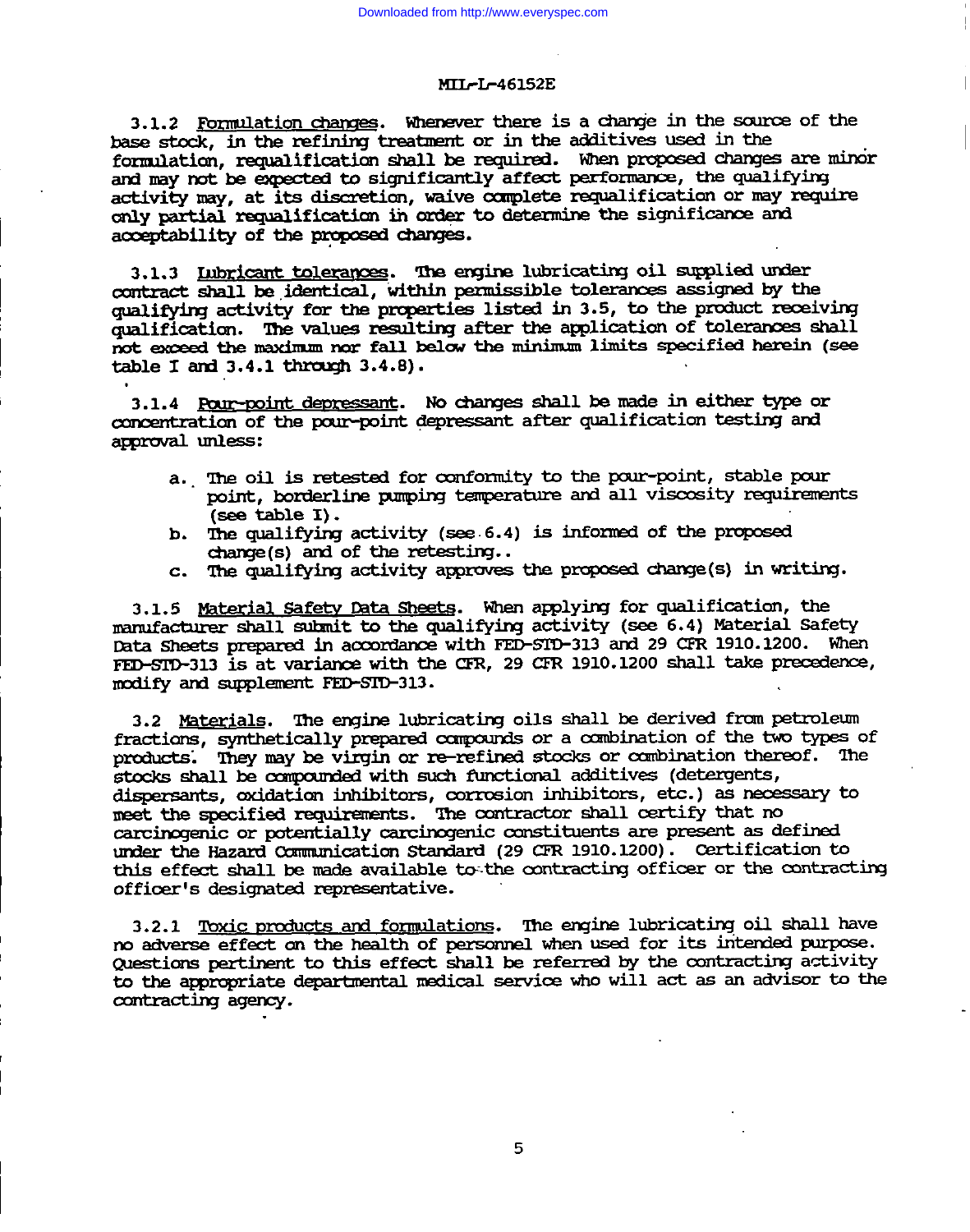### 3.3 Physical and chemical requirements.

3.3.1 Finished oil. The oils shall conform to the requirements specified in table I and 3.4.

| Property                                                   | Grade<br>$5W-30$ | Grade<br>10W-30 | Grade<br>15W-40 |
|------------------------------------------------------------|------------------|-----------------|-----------------|
| Viscosity at 100 °C                                        |                  |                 |                 |
| Kinematic, centistokes                                     |                  |                 |                 |
| min.                                                       | 9.3              | 9.3             | 12.5            |
| max.                                                       | 12.5             | $12.5$          | $16.3$          |
| Viscosity at 40 °C                                         |                  |                 |                 |
| Kinematic, centistokes 1/                                  | x                | X               | x               |
| Viscosity @ Temperature 2/<br>apparent, centipoise $0$ . C |                  |                 |                 |
| min.                                                       | 32500-30         | 35000-25        | 35000-20        |
| max.                                                       | 35000-25         | 35000-20        | 35000-15        |
| High temperature/high shear                                | 2.9              | 2.9             | 3.7             |
| viscosity, min, mPa*s                                      |                  |                 |                 |
| Pumpability, 30,000 cP max.                                |                  |                 |                 |
| $at$ $\cdot c$                                             | $-30$            | $-25$           | $-20$           |
| Viscosity index                                            | $\mathbf{x}$     | $\mathbf{x}$    | $\mathbf{x}$    |
| Pour point, 'C, (max.)                                     | $-35$            | $-30$           | $-23$           |
| Stable pour point, 'C,                                     |                  |                 |                 |
| (max.) 3/                                                  | $-35$            | $-30$           | $-23$           |
| Flash point, 'C, (min.)                                    | 200              | 205             | 215             |
| Evaporative loss, % max 4/                                 | 20               | 17              | 15              |
| Phosphorus, mass %, (max.)                                 | 0.12             | 0.12            | 0.12            |
| Other properties                                           |                  |                 |                 |
| Gravity                                                    | X                | X               | X               |
| Carbon residue                                             | $\mathbf{x}$     | X               | X               |
| Sulfur                                                     | $\mathbf{X}$     | X               | X               |
| Sulfated ash                                               | $\mathbf x$      | $\mathbf x$     | $\mathbf x$     |
| Total acid number                                          | $\mathbf x$      | $\mathbf x$     | X               |
| Total base number                                          | $\mathbf{x}$     | X               | X               |
| Nitrogen                                                   | X                | X               | $\mathbf x$     |
| Metallic components                                        | X                | X               | X               |

|  |  | TABLE I. Finished oil requirements. |  |
|--|--|-------------------------------------|--|
|--|--|-------------------------------------|--|

1/ Values shall be reported ("X" indicates report).

- 2/ Report measured apparent viscosity for the minimum and maximum temperature.
- $\frac{1}{2}$ / After being cooled below its pour-point, the oil shall regain its
- homogeneity on standing at a temperature not more than 6 °C above the pour point.
- 4/ Limits when using ASIM D 2887 test method at 371 °C. Also report values for DIN 51581.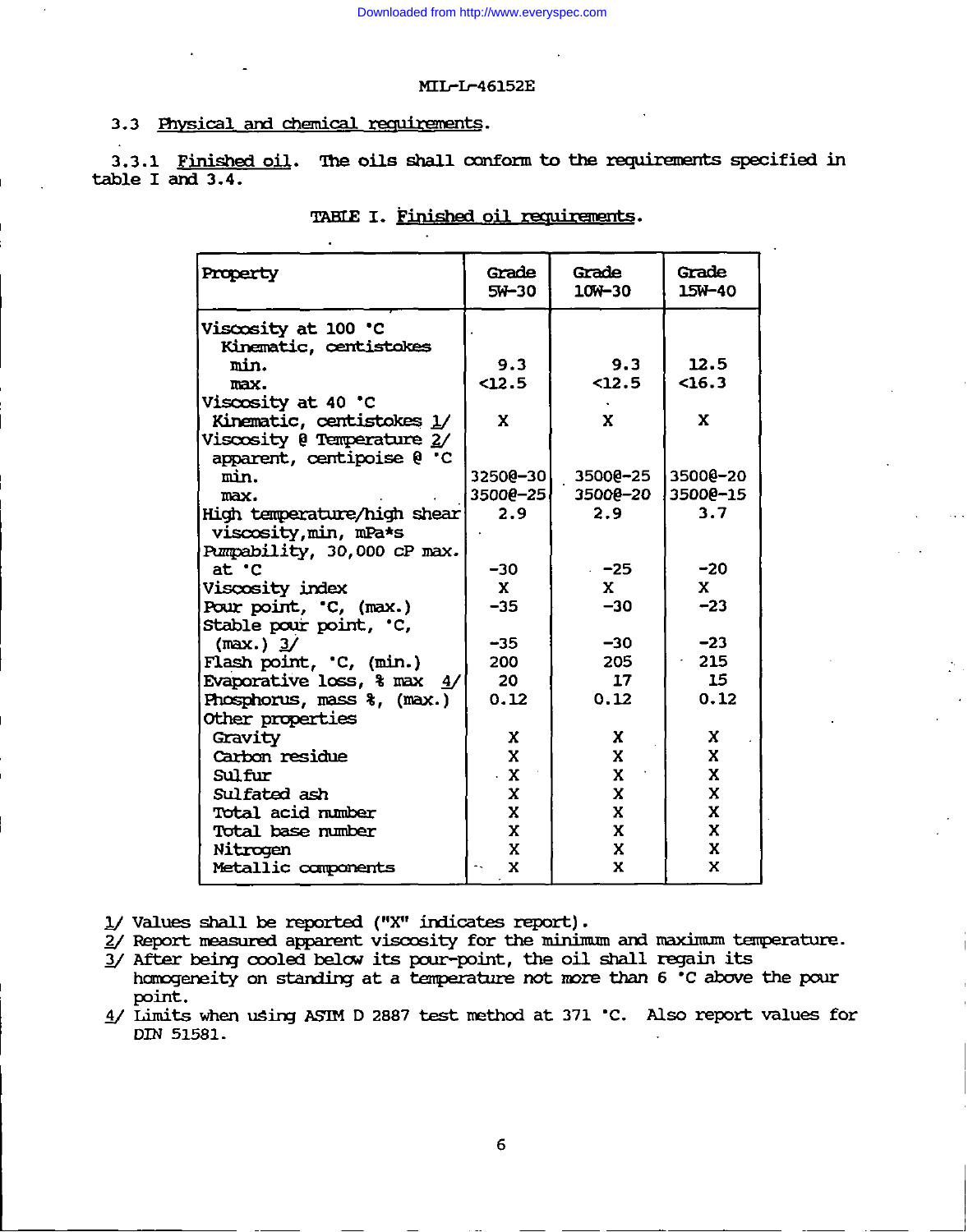3.3.2 Base stock. A 180 mL sample of each base stock component used in formulating the finished oil, accompanied by the following property data, shall be submitted to the qualifying activity (see 6.4) at the time of qualification. Annually thereafter a 180 mL production sample of each base stock component used in formulating the finished oil, accompanied by the aforementioned property data, shall be submitted to the qualifying activity.

Viscosity

at 100 °C, centistokes at 40 °C, centistokes Viscosity index Gravity, 'API Pour point, 'C Carbon residue, mass & Sulfated ash, mass & Total acid mmber Saponification number Elemental content, mass % **Nitrogen** Chlorine Sulfur Color Boiling point distribution, .C 01%, 5%, 10%, 50% and 90% point

3.4 Performance requirements. The oils shall conform to the respective requirements specified in 3.4.1 through 3.4.8.

3.4.1 Foaming. All grades of oil shall demonstrate the following foaming characteristics when they are tested in accordance with 4.6, table II (ASIM)  $D 892$ ).

- Initial test at 24 ±0.5 °C. Not more than 10 mL of foam shall remain a. immediately following end of the 5-minute blowing period. No foam shall remain at the end of the 10-minute settling period.
- Intermediate test at 93.5 ±0.5 °C. Not more than 50 mL of foam shall b. remain immediately following the end of the 5-minute blowing period. No foam shall remain at the end of the 10-minute settling period.
- Final test at 24 ±0.5 °C. Not more than 10 mL of foam shall remain  $\mathbf{c}$ . immediately following the end of the 5-minute blowing period. No foam shall remain at the end of the 10-minute settling period.

### 3.4.2 Stability and compatibility.

3.4.2.1 Stability. The oils shall show no evidence of separation or color change when they are tested in accordance with 4.6, table II (FED-SID-791, method 3470). A 180 mL sample of the finished lubricant used for this test shall be provided to the qualifying activity (see 6.4) at the time of qualification.

3.4.2.2 Compatibility. The oils shall be compatible with oils previously qualified under MIL-L-2104, MIL-L-46152, MIL-L-21260 and MIL-L-46167. The oils shall show no evidence of separation when they are tested against selected reference oils in accordance with 4.6, table II (FED-SID-791, method 3470).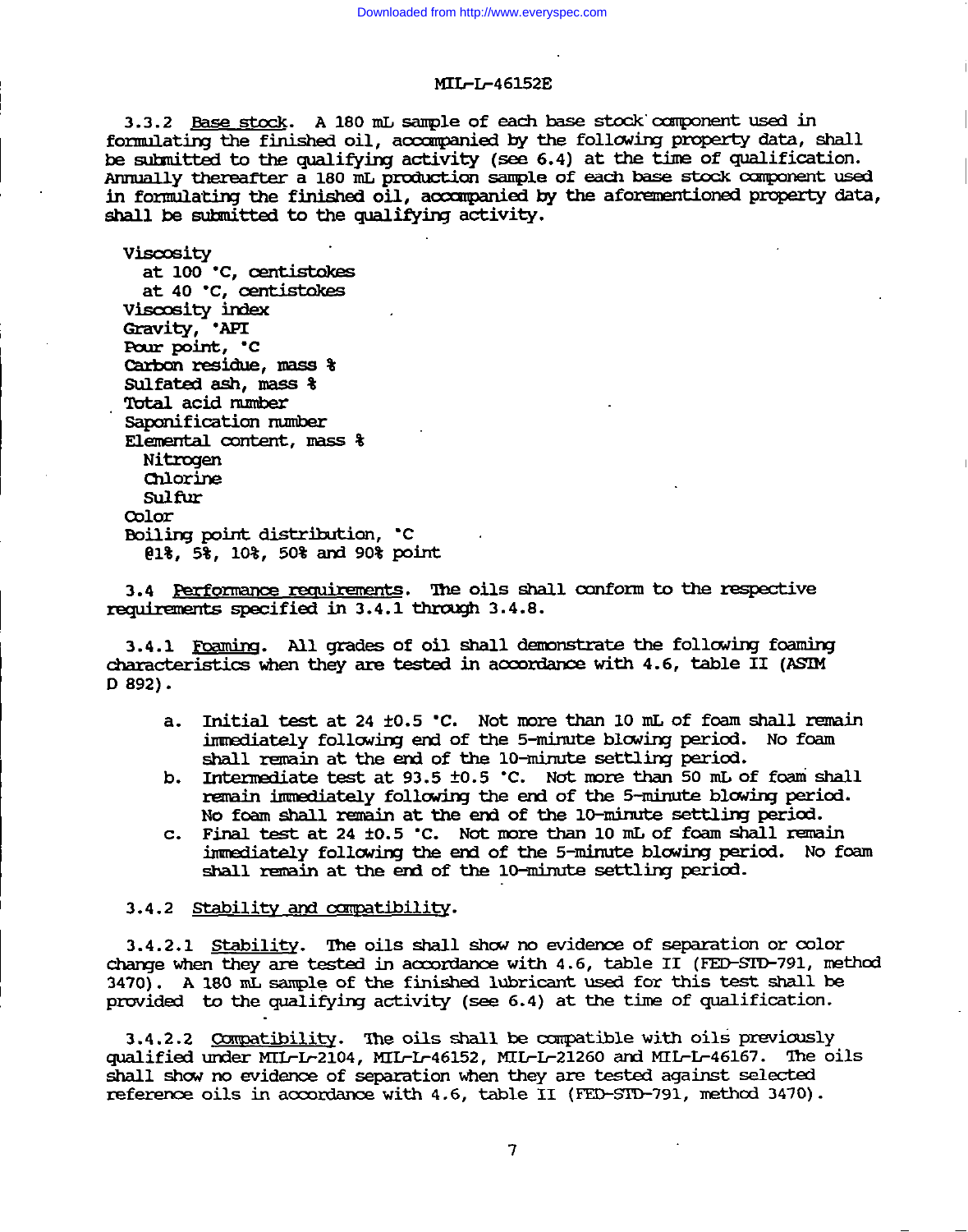3.4.3 Moisture-corrosion characteristics. The oils shall prevent or minimize corrosion of ferrous-metal engine components in the presence of moisture inducted by low-temperature operating conditions. Satisfactory performance in this respect shall be demonstrated when the oils are tested and rated in accordance with 4.6, table II (Engine Test Sequence IID) and exhibit test results meeting the following criteria:

Average rust (min.) Lifter sticking

 $8.5$ None

3.4.4 <u>Low-temperature deposits and wear</u>. The oils shall minimize wear and the formation of undesirable deposits associated with intermittent, light-duty, lowtemperature operating conditions. Satisfactory performance in this respect shall be demonstrated when the oils are tested and rated in accordance with 4.6, table II (Engine Test Sequence VE) and exhibit test results meeting the following criteria:

| Average engine sludge (min.)            | 9.0  |
|-----------------------------------------|------|
| Average engine varnish (min.)           | 5.0  |
| Average piston skirt varnish (min.)     | 6.5  |
| Average rocker cover sludge (min.)      | 7.0  |
| Oil ring clogging, $\frac{1}{2}$ (max.) | 15   |
| Oil screen clogging, % (max.)           | 20   |
| Compression ring sticking (hot stuck)   | None |
| Cam wear, um                            |      |
| Average (max.)                          | 127  |
| Maximum                                 | 381  |

3.4.5 Oxidation and wear characteristics. The oils shall resist thermal and chemical oxidation and prevent or minimize wear, thickening and deposits.  $\sim 10^{-1}$ associated with high-temperature operating conditions. Satisfactory performance in this respect shall be demonstrated when the oils are tested and rated in accordance with 4.6, table II (Engine Test Sequence IIIE) and exhibit test results meeting the following criteria:

| 40 °C viscosity increase @ 64 hrs., \$ (max.) | 375  |
|-----------------------------------------------|------|
|                                               |      |
|                                               | 8.9  |
|                                               | 3.5  |
|                                               | 9.2  |
| - 44                                          | None |
|                                               | None |
|                                               |      |
|                                               | None |
|                                               |      |
|                                               | 30   |
|                                               | 64   |
|                                               |      |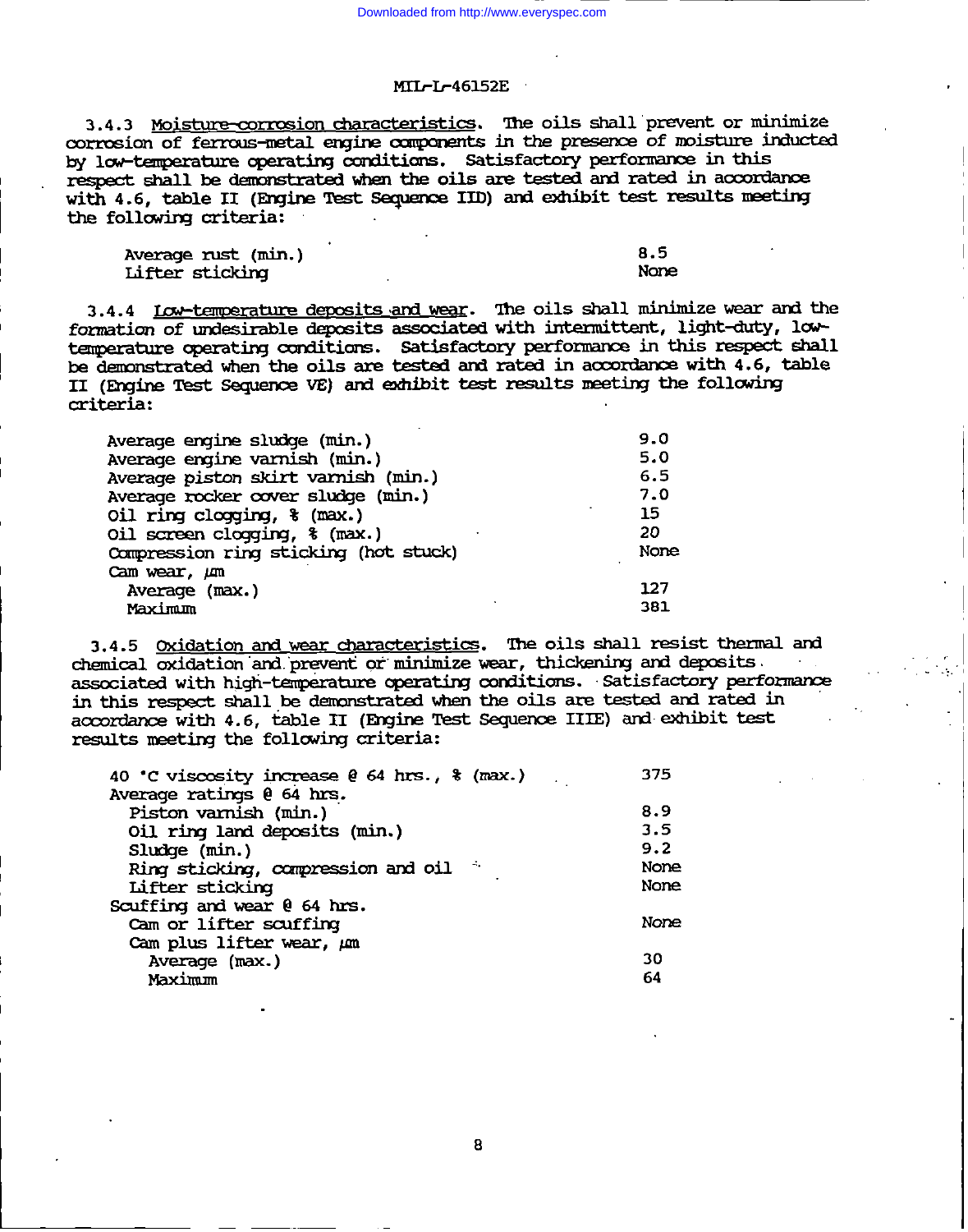3.4.6 Ring-sticking, wear and accumulation of deposits. The oils shall prevent the sticking of piston rings and the clogging of oil channels, and shall minimize the wear of cylinders, rings and loaded engine components such as cam shaft lobes, cam followers, valve rocker arms, rocker arm shafts, and the oil pump and fuel injection pump drive gears. Satisfactory performance shall be demonstrated when the oils are tested and rated in accordance with 4.6, table II (Caterpillar 1H2) and exhibit test results meeting the following criteria:

| Top groove filling, $\frac{1}{2}$ (max.) | 45  |
|------------------------------------------|-----|
| Total weighted deposit (max.)            | 140 |

3.4.7 Bearing corrosion and shear stability.

3.4.7.1 Bearing corrosion. The oils shall be non-corrosive to alloy bearings. Satisfactory performance in this respect shall be demonstrated when the oils are tested in accordance with 4.6, table II (Labeco L-38 test method) and exhibit test results meeting the following criteria:

Bearing weight loss, milligrams (max.)

3.4.7.2 Shear stability. The lubricants shall demonstrate shear stability by remaining within the respective viscosity ranges at 100 °C when tested in  $a$ ccordance with  $4.6.2$ .

3.4.8 Fuel efficiency of engine oils. The 5W-30 and 10W-30 oils shall reduce fuel consumption to the level specified herein without adverse side effects. Satisfactory performance in this respect shall be demonstrated when the oils are tested and rated in accordance with 4.6, table II (Engine Test Sequence VI) and exhibit test results meeting the following criteria:

### Equivalent 5-car performance

 $2.7<sub>3</sub>$ 

40

3.5 Other requirements and tolerances for quality conformance testing. The following physical and chemical properties shall be tested in accordance with the appropriate methods listed in 4.6 to insure that purchased products are of the same compositions as the respective qualification samples and identify the products. No specific values or limits are assigned in qualification testing, except as specified in table II and 3.4.1 through 3.4.8, but test results shall be reported for all properties listed. Once the finished oil properties are known, the qualifying activity (see 6.4) shall establish specific values and tolerances for subsequent quality conformance testing of the finished lubricant for all of the following properties (see 6.3 and  $6.4$ )

| Viscosity       | Foaming             |
|-----------------|---------------------|
| Viscosity index | Phosphorus          |
| Pour point      | Sulfur              |
| Flash point     | Sulfated ash        |
| Gravity, 'API   | Metallic components |
| Carbon residue  | Nitmaen             |

3.6 Workmanship. The engine lubricating oil supplied under contract shall be free of suspended matter, grit or foreign matter as packaged and shall be uniform in appearance when examined visually through transmitted light.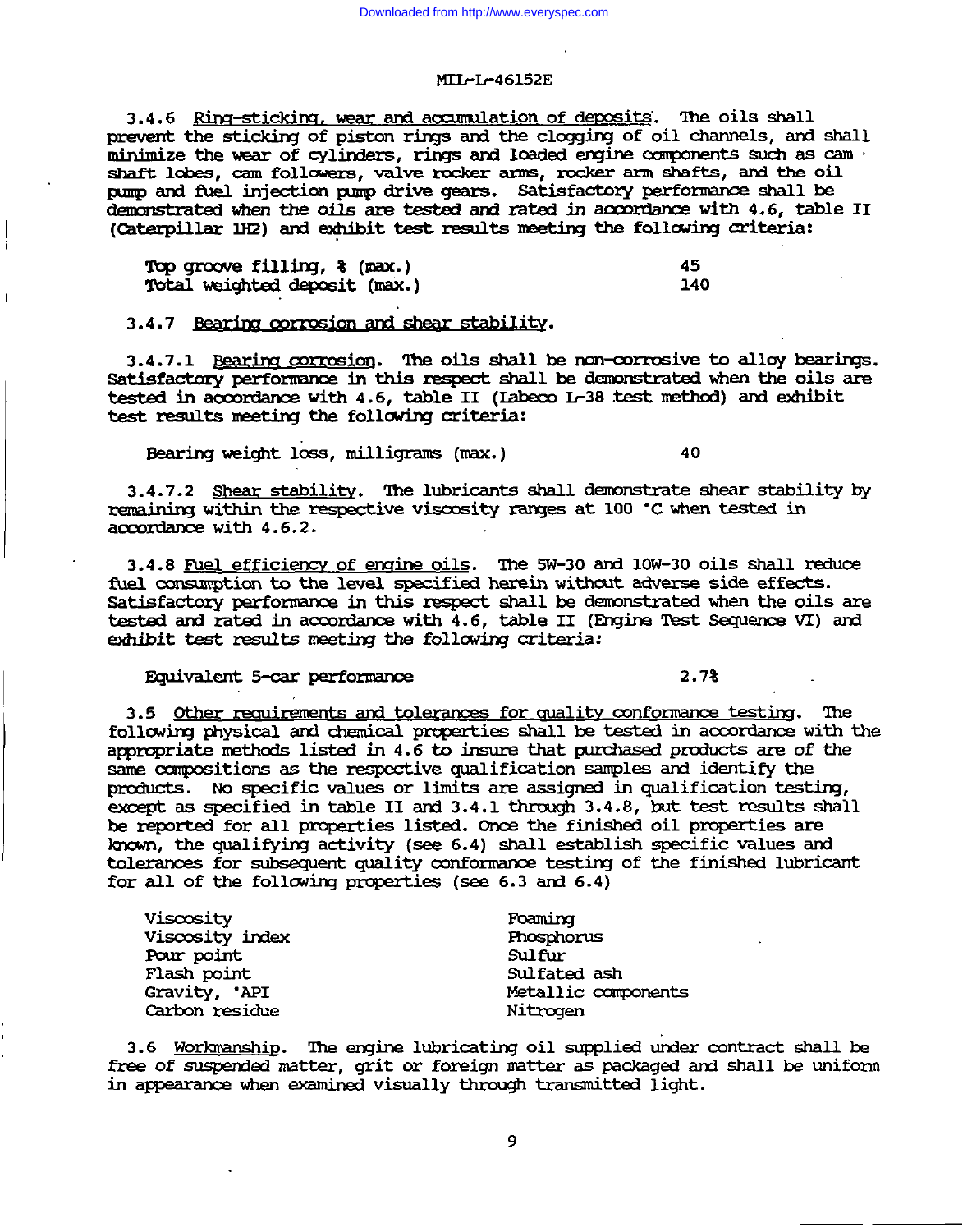### 4. QUALITY ASSURANCE PROVISIONS

4.1 Responsibility for inspection. Unless otherwise specified in the contract or purchase order, the contractor is responsible for the performance of all inspection requirements as specified herein. Except as otherwise specified in the contract or purchase order, the contractor may use his own or any other facilities suitable for the performance of the inspection requirements specified herein, unless disapproved by the Government. The Government reserves the right to perform any of the inspections set forth in the specification where such inspections are deemed necessary to assure supplies and services conform to prescribed requirements.

4.1.1 Responsibility for compliance. All items must meet all requirements of sections 3 and 5. The inspection set forth in this specification shall become a part of the contractor's overall inspection system or quality program. The absence of any inspection requirement in the specification shall not relieve the contractor of the responsibility of assuring that all products or supplies submitted to the Government for acceptance comply with all requirements of the contract. Sampling in quality conformance does not authorize submission of known defective material, either indicated or actual, nor does it commit the Government to acceptance of defective material.

### 4.2 Lot.

4.2.1 Bulk lot. An indefinite quantity of a homogeneous mixture of one grade of oil offered for acceptance in a single, isolated container; or manufactured in a single plant run (not exceeding 24 hours), through the same processing equipment, with no change in the ingredient materials.

4.2.2 Packaged lot. An indefinite number of 55 gallon drums or smaller unit containers of identical size and type, offered for acceptance, and filled with a homogeneous mixture of one grade of oil from a single, isolated container; or filled with a homogeneous mixture of one grade of oil, manufactured in a single plant run (not exceeding 24 hours), through the same processing equipment, with no change in the ingredient materials.

### 4.3 Sampling.

4.3.1 Sampling for the examination of filled containers. Take a random sample of filled containers from each lot in accordance with MIL-STD-105, at inspection level II.

4.3.2 Sampling for tests. Take samples from bulk or packaged lots for tests in accordance with ASTM D 4057.

4.4 Inspection. Perform inspection in accordance with FED-STD-791, method 9601. In addition to the inspection, the manufacturer shall provide certification of non-carcinogenicity as specified in 3.2 (ie: materials are not considered carcinogenic or potentially carcinogenic).

4.4.1 Examination of filled containers. Examine samples taken in accordance with 4.3.1 for compliance with MIL-SID-290 with regard to fill, closure, sealing, and leakage. Reject any container having one or more defects or under the required fill.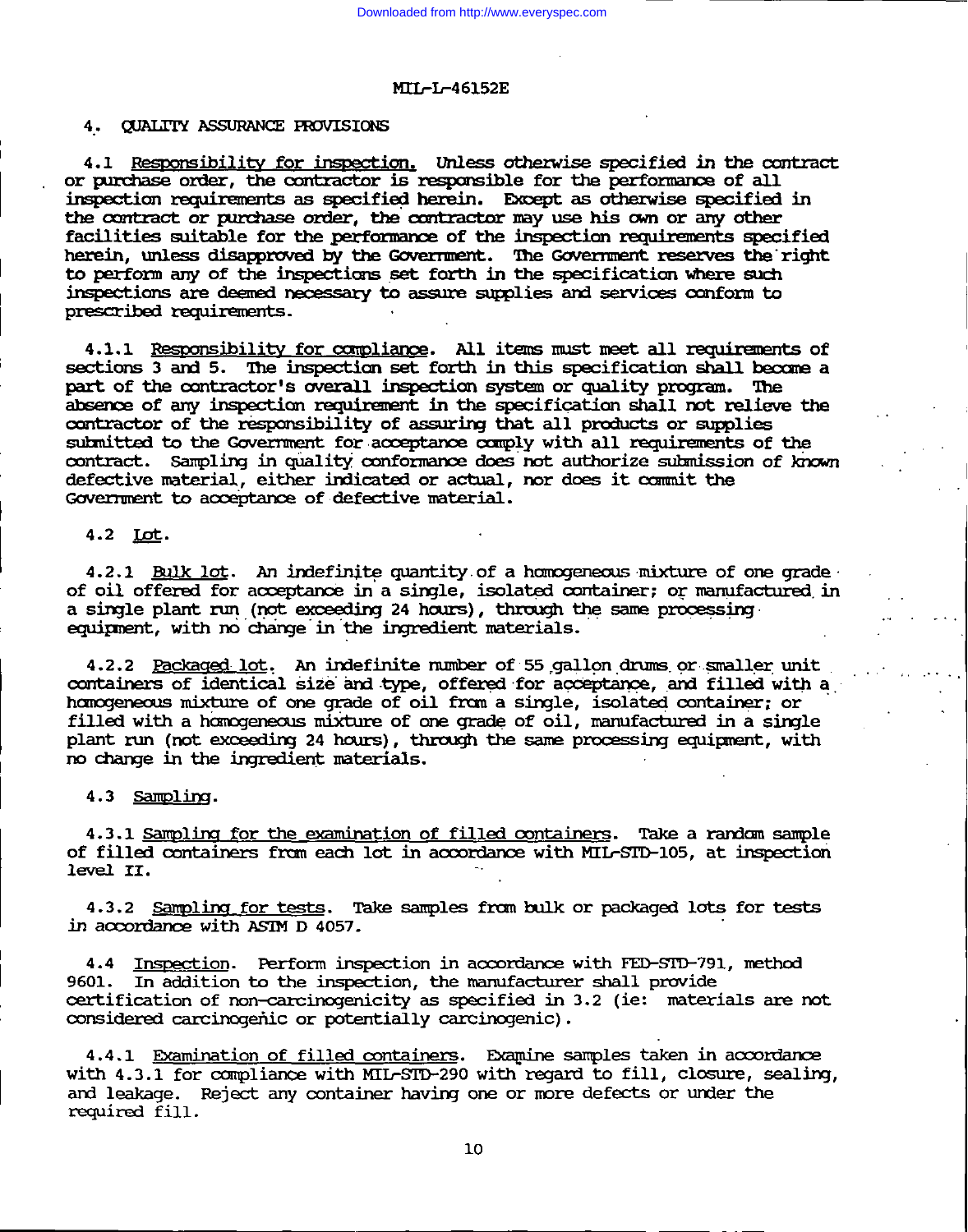- 4.5 Classification of test.
	- a. Qualification tests (see 4.5.1).
	- b. Quality conformance test (see 4.5.2).

4.5.1 Qualification tests. Qualification tests consist of tests for all of the requirements specified in section 3 and may be conducted in any plant or laboratory approved by the qualifying activity (see 6.4). Qualification tests shall be performed on each viscosity grade.

4.5.2 Quality conformance tests. Tests for quality conformance of individual lots shall consist of tests for all of the requirements in section 3, except for the following (see table II for corresponding test procedures):

Requirements for base stock Stable pour point Stability and compatibility Ring-sticking, wear, and accumulation of deposits Low-temperature deposits and wear Oxidation and wear characteristics Moisture-corrosion characteristics Bearing corrosion and shear stability **Evaporative loss** High temperature/high shear

4.6 Test methods. Perform tests in accordance with table II and with 4.6.1 through 4.6.2, as applicable.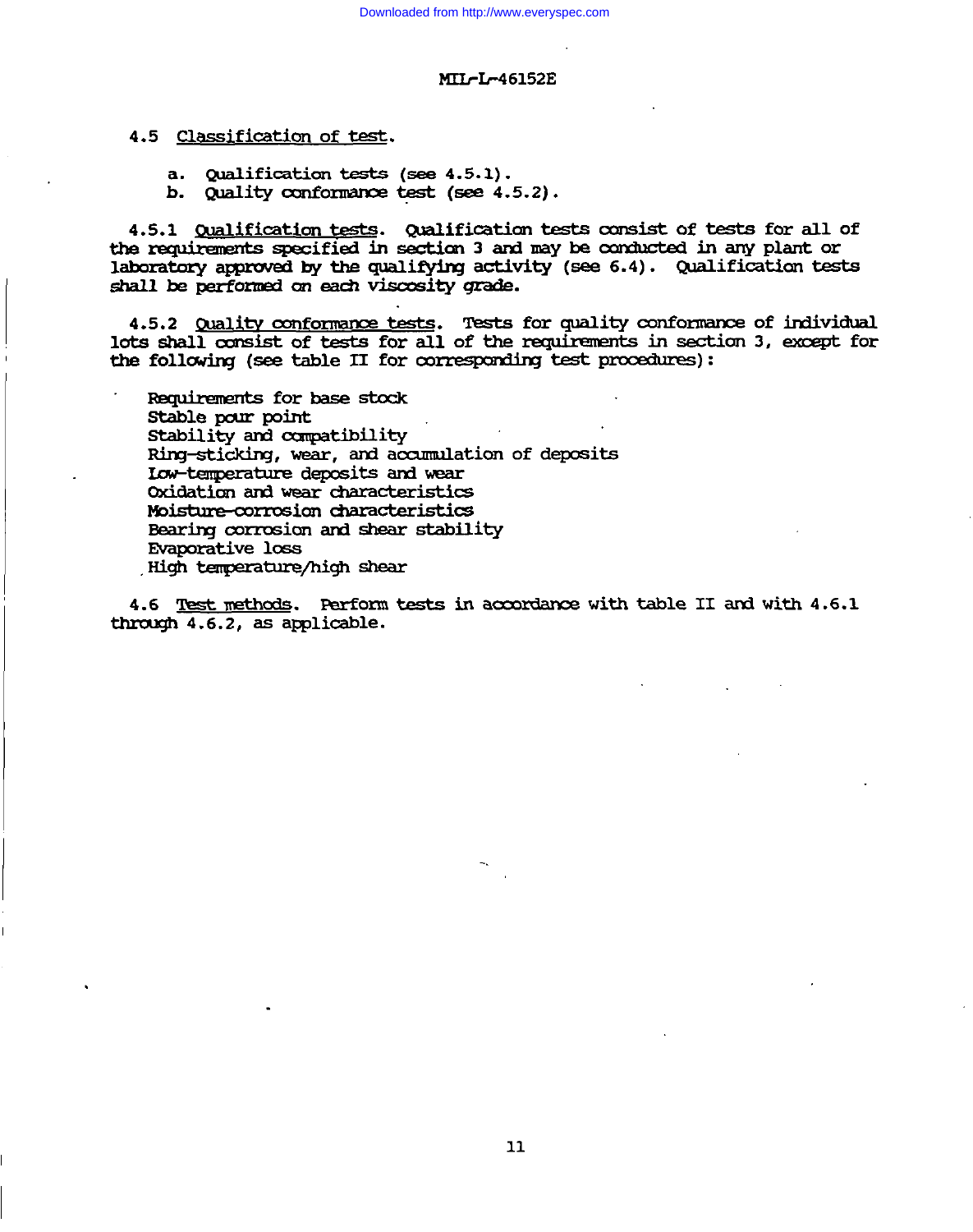## TABLE II. Test methods.

|                                                                                                                       |             | Test method               |            |            |
|-----------------------------------------------------------------------------------------------------------------------|-------------|---------------------------|------------|------------|
| Test                                                                                                                  | FED-SID-791 | <b>ASIM</b>               | <b>SAE</b> | <b>DIN</b> |
| Viscosity, kinematic                                                                                                  |             | D 445                     |            |            |
| Viscosity, apparent 1/                                                                                                |             |                           | J300       |            |
| High temperature/high shear                                                                                           |             | D 4683, D 4624,           |            |            |
| <b>viscosity</b>                                                                                                      |             | D 4741                    |            |            |
| Viscosity index                                                                                                       |             | D 2270                    |            |            |
| Pour point                                                                                                            |             | D 97                      |            |            |
| Stable pour point                                                                                                     | 203         |                           |            |            |
| Pumpability                                                                                                           |             | D 4684                    |            |            |
| Flash point                                                                                                           |             | D 92                      |            |            |
| <b>Evaporative loss 2/</b>                                                                                            |             | D 2887                    |            | DIN 51581  |
| Gravity, API                                                                                                          |             | D 287                     |            |            |
| Carbon residue                                                                                                        |             | D 524                     |            |            |
| <b>Color</b>                                                                                                          |             | D 1500                    |            |            |
| Total acid number                                                                                                     |             | D 664                     |            |            |
| Base mimber                                                                                                           |             | D 2896                    |            |            |
| Phosphorus                                                                                                            |             | D 1091, D 4047            |            |            |
| Chlorine 3/                                                                                                           |             | D 808 or D 1317           |            |            |
| Sulfur $4/$                                                                                                           |             | D 129, D 1552,            |            |            |
|                                                                                                                       |             | $D$ 2622, D 4294          |            |            |
| Nitrogen                                                                                                              |             | D 3228                    |            |            |
| Saponification number                                                                                                 |             | D 94                      |            |            |
| <b>Sulfated residue</b>                                                                                               |             | D 874                     |            |            |
| <b>Boiling range distribution and reading the set of the set of the set of the set of the set of the set of the s</b> |             | D 2887                    |            |            |
| Metallic components 5/                                                                                                | 5601        | D 4628, D 4927            |            |            |
| Foaming                                                                                                               |             | D 892                     |            |            |
| Stability and compatibility 6/                                                                                        | .3470       |                           |            |            |
| Moisture-corrosion                                                                                                    |             | Sequence IID              |            |            |
| characteristics 7/                                                                                                    |             |                           |            |            |
| Oxidation and wear                                                                                                    |             | Sequence IIIE             |            |            |
| characteristics 7/                                                                                                    |             |                           |            |            |
| Low temperature deposits and                                                                                          |             | Sequence VE               |            |            |
| wear $1/$                                                                                                             |             | Sequence VI               |            |            |
| Fuel efficiency 1/                                                                                                    |             | $\frac{1}{2}$ Labeco L-38 |            |            |
| Bearing corrosion and shear                                                                                           |             |                           |            |            |
| stability 8/                                                                                                          |             | Caterpillar 1H2           |            |            |
| Ring-sticking, wear, and                                                                                              |             |                           |            |            |
| accumulation of deposits 8/                                                                                           |             |                           |            |            |

- 1/ Obtain the apparent viscosity using the method of test set forth by appendix A of SAE J300.
- 2/ The ASTM D 2887 is the referee method. The DIN 51581 results shall also be reported.
- 3/ ASTM D 808 is the preferred method.
- $\overline{4}$ / ASIM D 1552 is the preferred method. ASIM D 4294 is only for use with base stocks.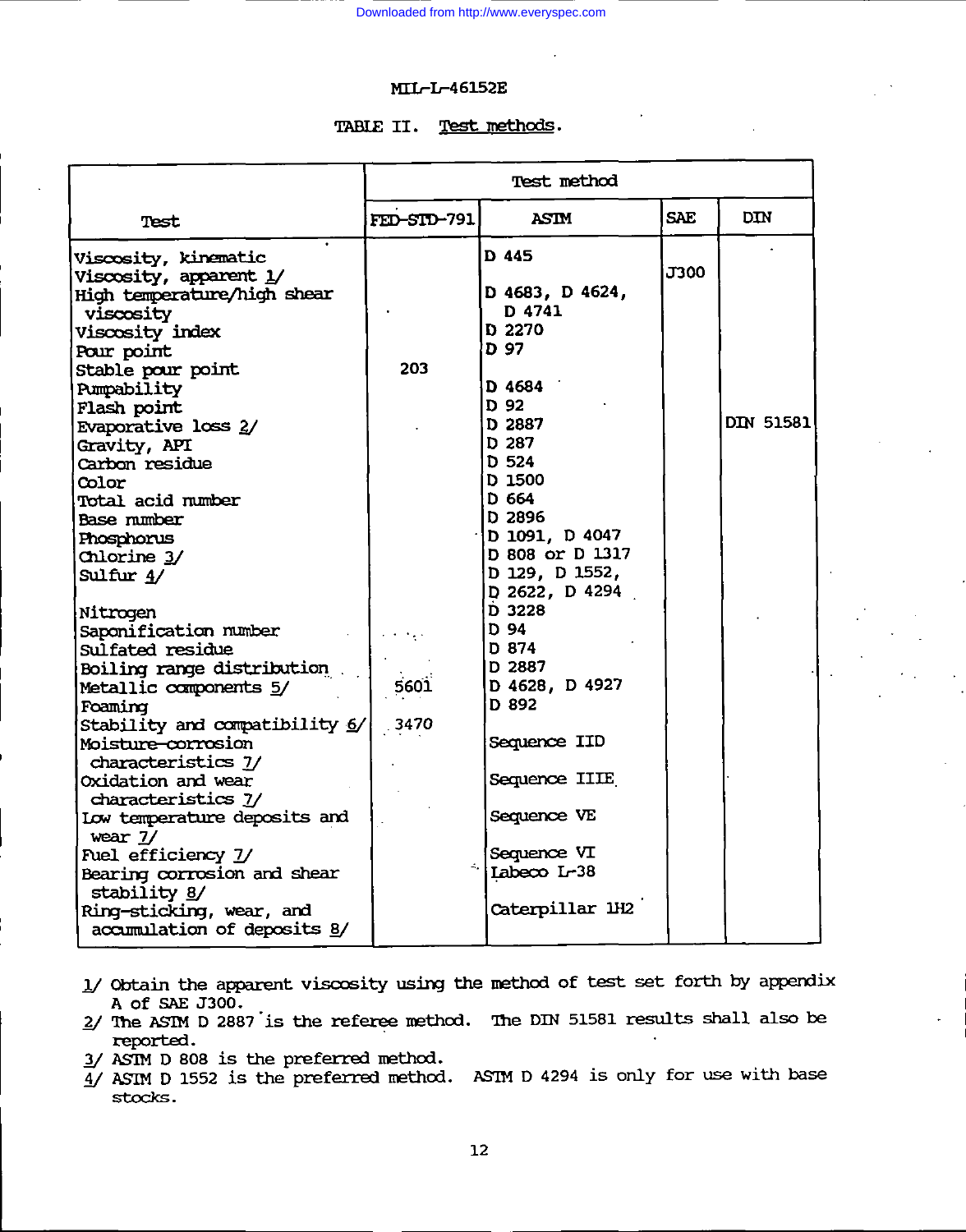#### MII-I-46152E

5/ Other spectrochemical analysis methods as approved by the qualifying activity (see 6.4) may be used as alternates.

6/ See 4.6.1 for clarifying instructions.

7/ In accordance with STP 315H

 $\overline{8}$ / In accordance with STP 509A, and for Labeco L-38 see 4.6.2.

4.6.1 Stability and compatibility. Determine the stability and compatibility of the oils by the procedures for "Homogeneity and Miscibility" given in FED-STD-791, method 3470, as explained in 4.6.1.1 and 4.6.1.2. The procedures in  $4.6.1.1$  and  $4.6.1.2$  shall be performed at the same time.

4.6.1.1 Stability. Determine the stability by subjecting an unmixed sample of oil to the prescribed cycle of temperature changes, then examine the sample for conformance to the requirements of 3.4.2.1. Record the test results on a copy of the "Homogeneity and Miscibility Test" form in the column marked "None".

4.6.1.2 Compatibility. Determine the compatibility of the oil with other oils previously qualified under MIL-L-2104, MIL-L-21260, MIL-L-46152 and MIL-L-46167 by subjecting separate mixtures of the oil with selected reference oils designated by the qualifying activity (see 6.4) to the prescribed cycle of temperature changes, then examine the mixtures for conformance to the requirements of 3.4.2.2. Record the test results on the same copy of the "Homogeneity and Miscibility Test" form (see 4.6.1.1) in the appropriate columns marked "1-30", "2-30", etc. Reference oils for conducting compatibility test are to be obtained from the SAE, 400 Commonwealth Drive, Warrendale, PA 15096.

4.6.2 Shear stability. Determine the shear stability of the oils by the following method:

- a. Weigh 25 grams of used oil, obtained at 10 hours of testing in accordance with Labeco L-38 test method, into a 50-mL three-necked round bottom flask equipped with a thermometer, gas inlet tube, stirrer, and distillation side arm.
- b. Heat the sample at 120 ±5 °C in a vacuum of 100 mm of mercury with a nitrogen sparge for one hour.
- c. Filter the stripped sample through a 0.5 micron filter pad.
- d. Determine the kinematic viscosity at 100 °C of the filtered sample using ASTM D 445. Check the resulting viscosity for conformance to the requirements of 3.4.7.2.

4.7 Inspection of packaging.

4.7.1 Quality conformance inspection pack.

4.7.1.1 Unit of product. For the purpose of inspection, a complete pack prepared for shipment shall be considered a unit of product.

4.7.1.2 Inspection lot. The inspection lot shall be defined in 4.2 packed for shipment.

4.7.1.3 Sampling. Samples for examination of packaging shall be selected from each inspection lot in accordance with procedures prescribed in MIL-SID-105.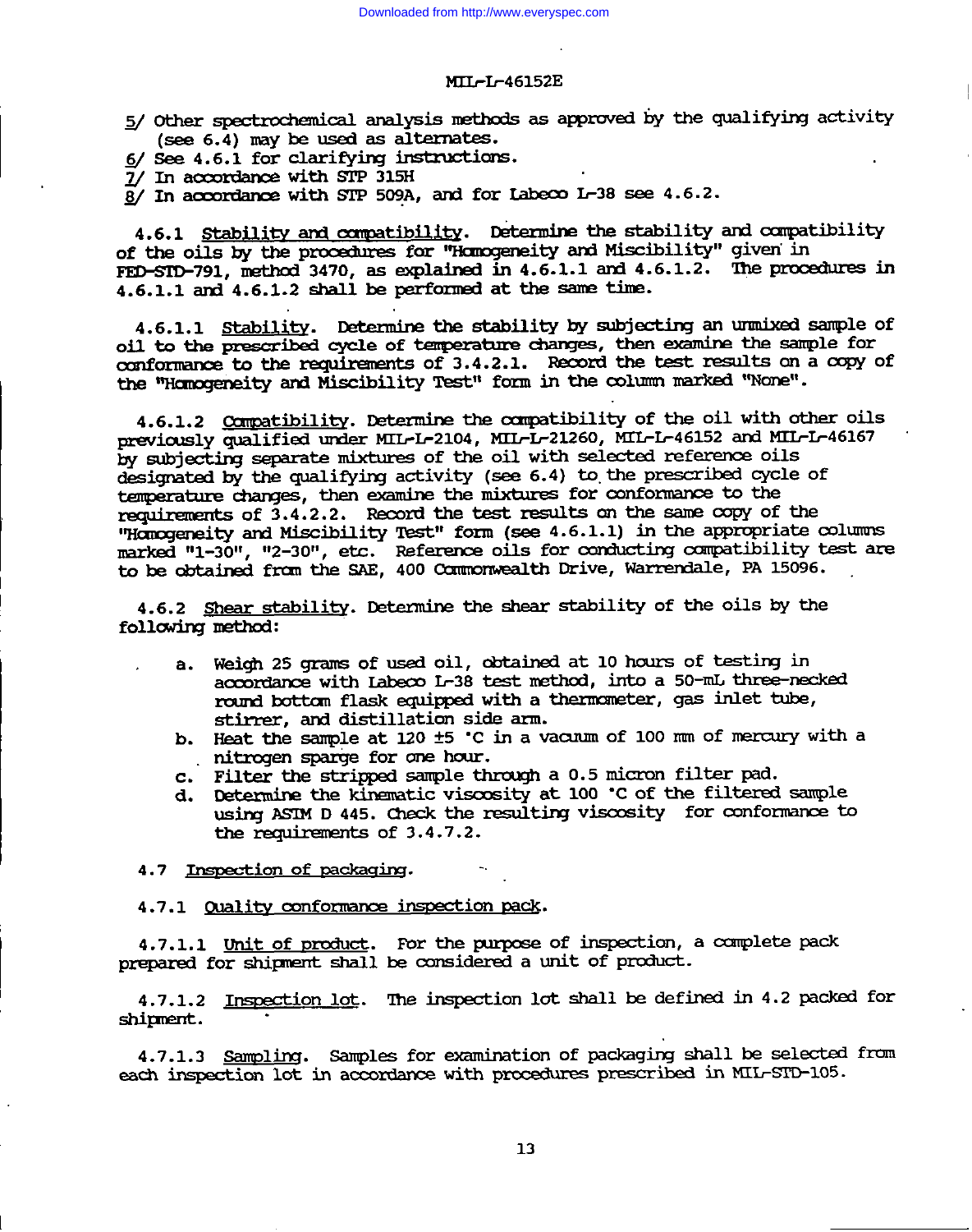4.7.1.4 Examination. Samples selected in accordance with 4.7.1.3 shall be examined for the defects listed below.

- 101. Unit container not as specified and not in accordance with the requirements of MIL-SID-290.
- Intermediate container when required, not as specified in MIL-STD-290. 102.
- 103. Quantity and arrangement of unit containers packed in intermediate containers not as specified in MIL-SID-290.
- 104. Exterior container not as specified in MIL-SID-290.
- 105. Quantity and arrangement of intermediate containers packed in exterior containers not as specified in MIL-SID-290.
- 106. Marking not as specified in MIL-SID-290.
- 107. Net fill of container less than as specified.

4.8 Toxicological formulations. The contractor shall have the toxicological formulations and associated information available for review by the contracting activity to evaluate the safety of the material for proposed use.

### 5. PACKAGING

5.1 Unit, intermediate and exterior packing and marking. Unit, intermediate an exterior packing and marking of lubricating oil shall be in accordance with MIL-SID-290, level B or C as specified (see 6.2). Type and size of unit container shall be as specified (see 6.2 and 6.6).

#### 6. NOTES

(This section contains information of a general or explanatory nature that may be helpful, but is not mandatory.)

6.1 Intended use. The lubricating oils covered by this specification meet SAE  $J183$  service classifications SG and  $C$  and are intended for the crankcase lubrication of commercial-type vehicles used for administrative (post, station, and camp) service typical of: (1) gasoline engines in passenger cars and light to medium duty trucks operating under manufacturers' warranties; and (2) light to moderate duty diesel engine service. The lubricating oils covered by this specification are intended for use, as defined by vehicle manufacturers, when ambient temperatures are above -35 °C.

6.2 Acquisition requirements. Acquisition documents shall specify the following:

- a. Title, mumber, and date of this specification.
- b. Date of issue of DoDISS applicable and exceptions thereto (see 2.1.1 and  $2.2$ ).
- c. Grade of oil required (see 1.2).
- d. Quantity of oil required.
- e. Type and size of containers required (see 5.1).
- f. Level of unit pack and exterior pack (see 5.1).

6.3 Other requirements and tolerances for quality conformance testing. Definite numerical values are not specified for certain of the physical and chemical properties listed in 3.5, and for which corresponding test methods are given in section 4. Values of some properties vary from one commercial brand of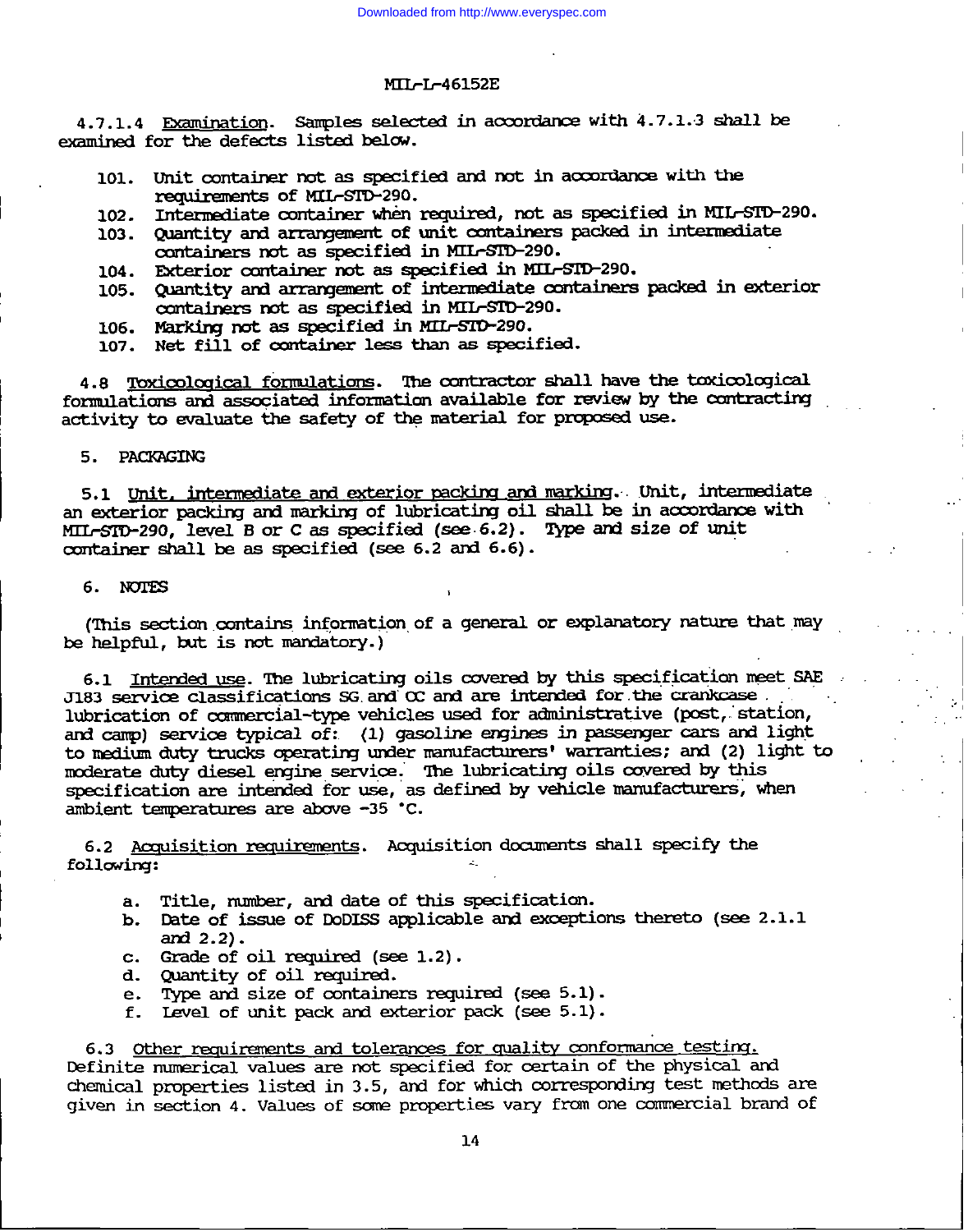oil to another for the same grade. These values are influenced by the source of the base stock(s), the identities and quantities of additives, etc. Definite mimerical values are not always functionally important except, for some properties, within specified maximum and minimum limits. It is not possible (or necessary) to assign restrictive values in the specification before the testing of qualification samples. During qualification, test values will be determined which are characteristic of a particular product and which can serve thereafter to identify the product. Using the results of qualification testing, the qualifying activity (see 6.4) can set values, including permissible tolerances, for future quality conformance testing.

6.4 Qualification. Inbricating oils are submitted for qualification with the intent to manufacture and supply the products to the Federal Government. With respect to products requiring qualification, awards will be made only for products which are, at the time set for opening of bids, qualified for inclusion in the applicable Qualified Products List whether or not such products have been actually so listed by that date. The attention of the contractors is called to this requirement. Manufacturers are urged to arrange to have the products that they propose to offer to the Federal Government tested for qualification in order that they may be eligible to be awarded contracts or orders for the products covered by this specification. The activity responsible for the qualified products list is the US Army Belvoir, Research, Development and Engineering Center, ATIN: STREE-VF, Fort Belvoir, VA 22060-5606, and information pertaining to qualification of products may be obtained from that activity.

6.5 Material Safety Data Sheets. Contracting officers will identify those activities requiring copies of completed Material Safety Data Sheets prepared in accordance with 3.1.5. The pertinent government mailing addresses for submission of data are listed in appendix B of FED-SID-313. A copy of the data sheet must be forwarded with the application for qualification to the qualifying activity listed in 6.4.

6.6 Part or identifying mumber (PIN). The PIN to be used for engine oil acquired to this specification are created as follows. The military part number for grade 10W-30 lubricant to be furnished in 1-pint containers is shown in the following example:

|                                                              | M46152-1-10W30 |
|--------------------------------------------------------------|----------------|
| "M" prefix and specification number                          |                |
| Dash number from table III indicating<br>the container size. |                |
| Viscosity grade                                              |                |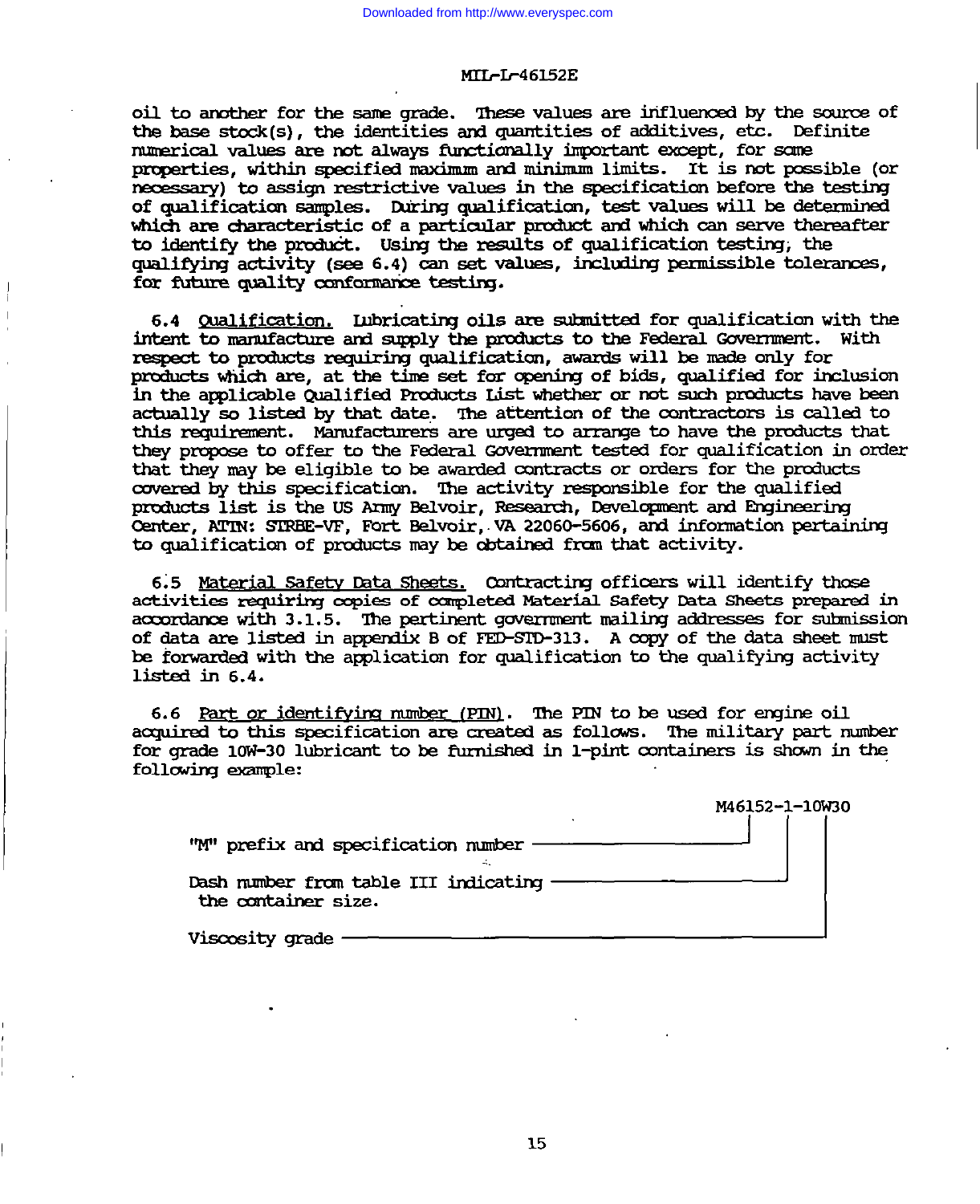Downloaded from http://www.everyspec.com

### MIL-L-46152E

# TABLE III. Dash number designations for use in military part numbers.

| Dash number | Container size                                                           |  |
|-------------|--------------------------------------------------------------------------|--|
|             | 1-pint<br>1-quart<br>1-gallon<br>5-gallon pail<br>55-gallon drum<br>bulk |  |

# 6.7 Subject term (key word) listing.

Administrative equipment Engine oil Gasoline engine Lubrication.

6.8 Changes from previous issue. Asterisks (or vertical lines) are not used in this revision to identify changes with respect to the previous issue due to the extensiveness of the changes.

> Preparing activity:  $A\text{rms}$  – ME

Project 9150-1037

Navy  $-$  SH Air Force  $-68$ Review activities: Navy - SA, AS, MC

**Custodians:** 

 $Array - ME$ 

Air Force - 11  $DIA - CS$ , PS

User activity:  $Array - AT, AV, SM$ Navy  $-$  OS